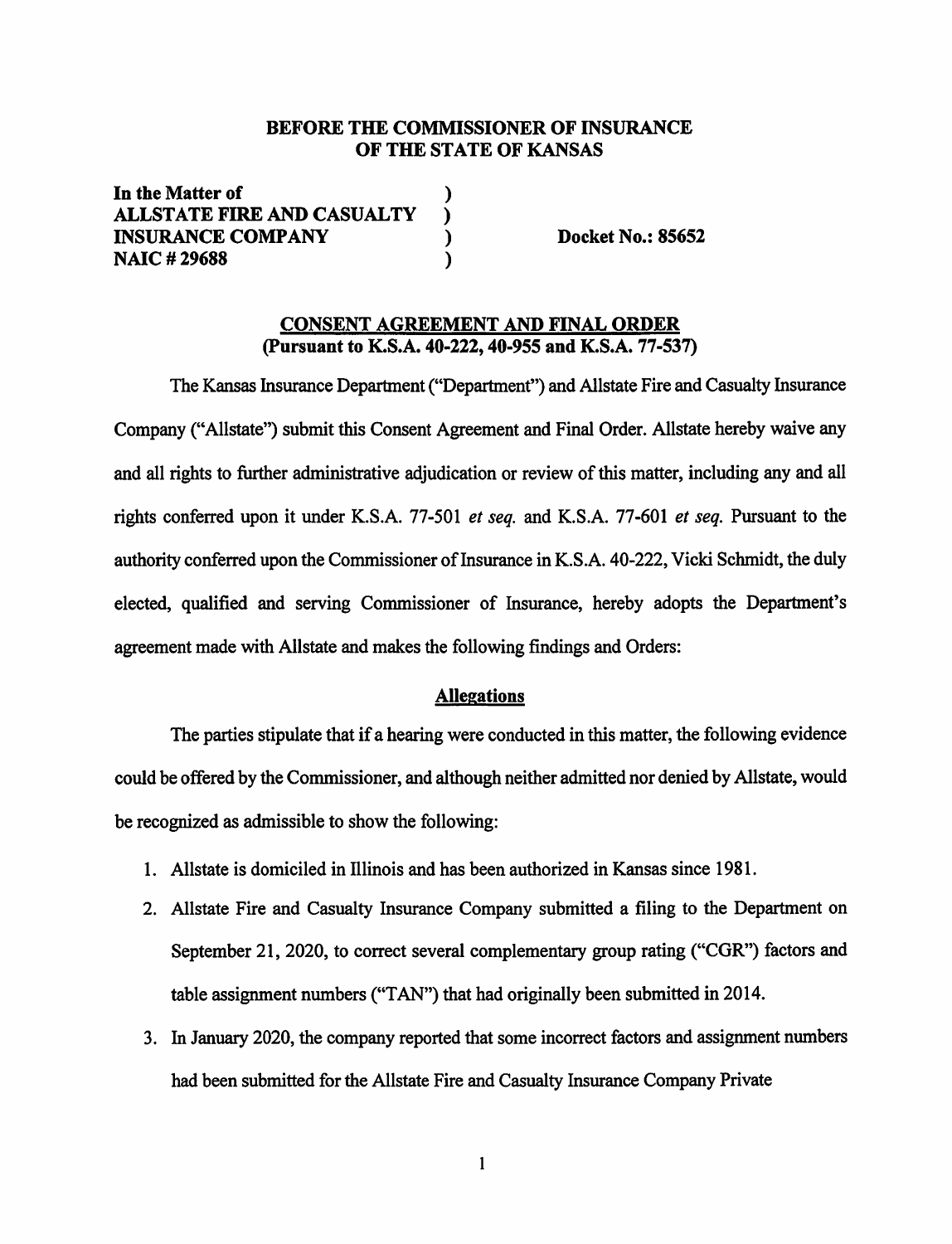Passenger Automobile program in the state of Kanas and the company would be submitting a filing to correct these items. The error was discovered in June 2019 during a separate project that required data validation. The company reported the error to the Department in January 2020.

- 4. The company reported that in approximately 30 states using a similar rating plan, vehicle data for model years 2015 and after were missing when calculating individual premiums. The company determined that vehicle data fields from a computer server were not configured to automatically upload to the rating plan loss model, resulting in vehicle characteristics missing from the loss model.
- 5. The company reported that a new data validation process was put into place beginning July 2019 and a data validation check was completed in September 2019 to ensure the system was working correctly.
- 6. As a result of the current filing, 113 Kansas policyholders are being refunded \$7,546 in premium. The company indicated that the refunds should be processed by February 2021.

#### **Applicable Law**

- 1. K.S.A. 40-955 provides, in part:
	- (a) Every insurer shall file with the commissioner, except as to inland marine risks where general custom of the industry is not to use manual rates or rating plans, every manual of classifications, rules and rates, every rating plan, policy form and every modification of any of the foregoing which it proposes to use. Every such filing shall indicate the proposed effective date and the character and extent of the coverage contemplated and shall be accompanied by the information upon which the insurer supports the filings. A filing and any supporting information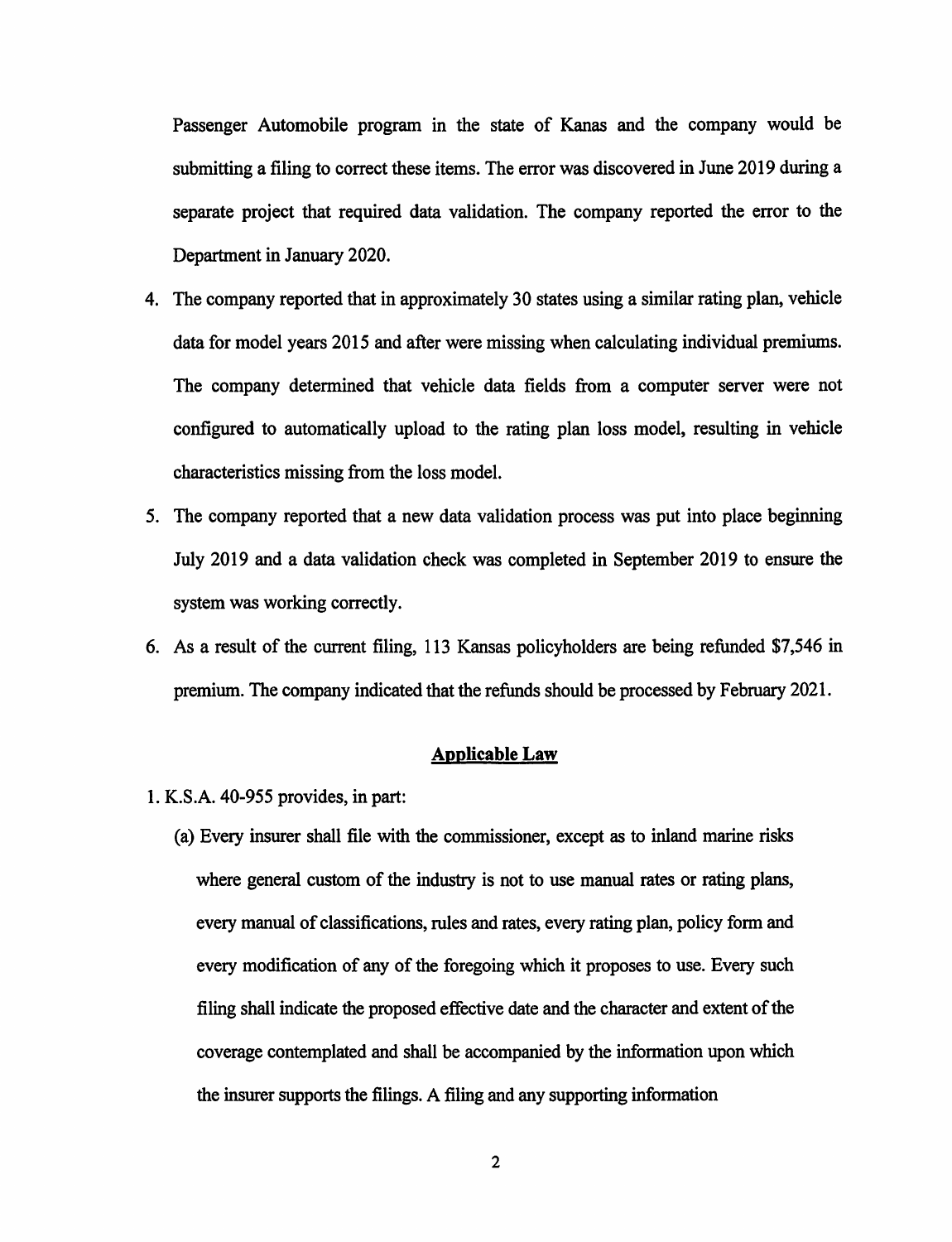shall be open to public inspection after it is filed with the commissioner, except that disclosure shall not be required for any information contained in a filing or in any supporting documentation for the filing when such information is either a trade secret or copyrighted. For the purposes of this section, the term "trade secret" shall have the meaning ascribed to it in K.S.A. 60-3320, and amendments thereto. An insurer may satisfy its obligations to make such filings by authorizing the commissioner to accept on its behalf the filings made by a licensed rating organization or another insurer. Nothing contained in this act shall be construed to require any insurer to become a member or subscriber of any rating organization.

2. **K.S.A.** 40-2, 125 provides, in part:

(a) If the commissioner determines after notice and opportunity for a hearing that any person has engaged or is engaging in any act or practice constituting a violation of any provision of Kansas insurance statutes or any rule and regulation or order thereunder, the commissioner may in the exercise of discretion, order any one or more of the following:

( 1) Payment of a monetary penalty of not more than \$1,000 for each and every act or violation, unless the person knew or reasonably should have known such person was in violation of the Kansas insurance statutes or any rule and regulation or order thereunder, in which case the penalty shall be not more than \$2,000 for each and every act or violation;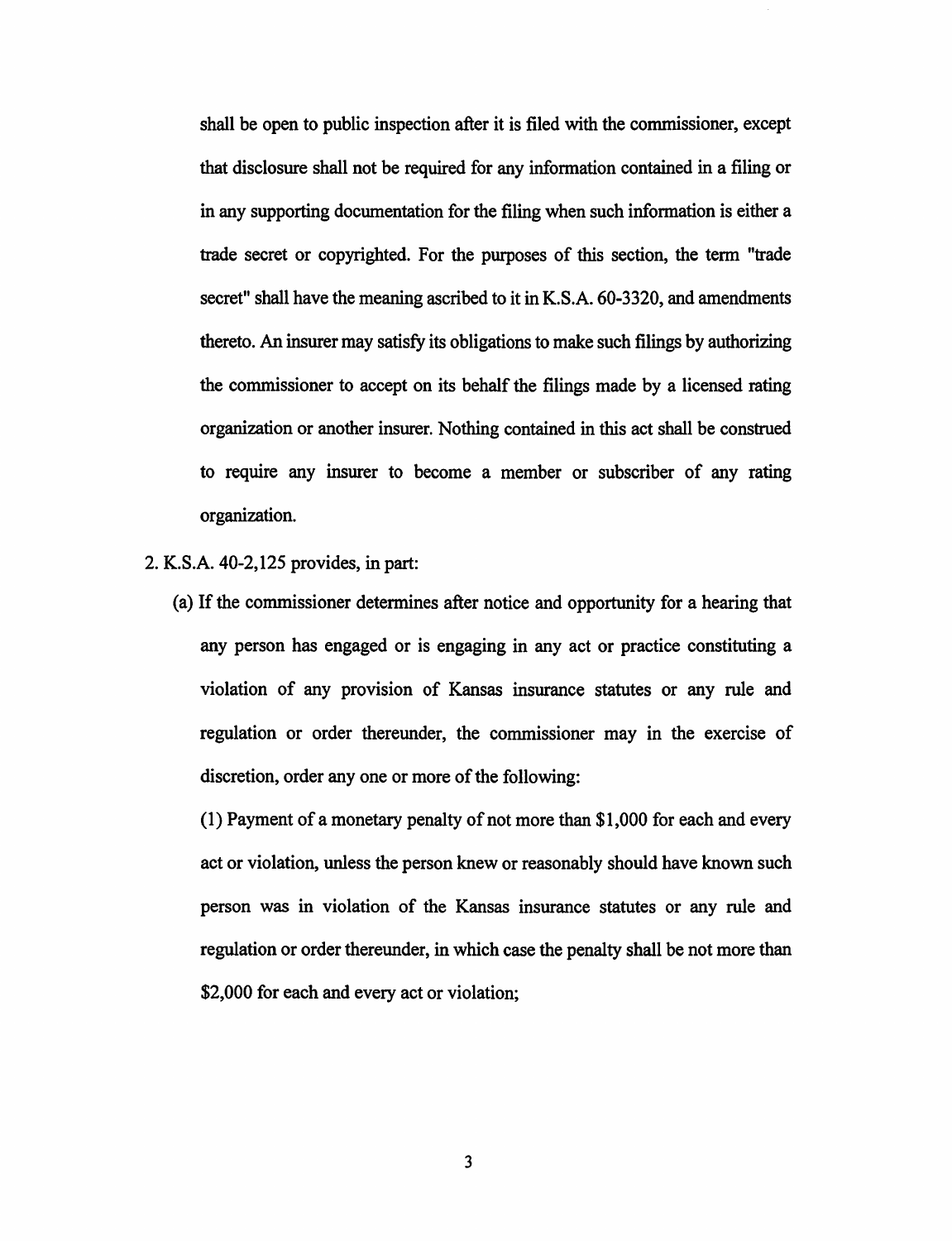(2) suspension or revocation of the person's license or certificate if such person knew or reasonably should have known that such person was in violation of the Kansas insurance statutes or any rule and regulation or order thereunder; or (3) that such person cease and desist from the unlawful act or practice and take such affirmative action as in the judgment of the commissioner will carry out the purposes of the violated or potentially violated provision.

## **Conclusions of Law and Orders**

Based on the information enumerated in Paragraphs  $#1$  through  $#6$  and the applicable law cited above, **THE COMMISSIONER OF INSURANCE MAKES THE FOLLOWING ORDERS:** 

- 1. The Commissioner of Insurance has jurisdiction over this matter pursuant to K.S.A. 40222, and shall retain jurisdiction to issue any further orders deemed necessary.
- 2. Allstate neither admits nor denies stated violations, as enumerated above.
- 3. Allstate shall issue refunds to affected policyholders and shall inform the Department, in writing, when the refunds are issued.
- 4. Allstate shall pay a monetary penalty of \$2,000 total for violations of Kansas law.
- 5. Allstate shall comply with recommendations of examiners and contact the Department's Property/Casualty Division with any further questions.

# IT IS SO ORDERED THIS **8 8 6 AM** OF DECEMBER 2020, IN THE CITY **OF TOPEKA, STATE OF KANSAS.**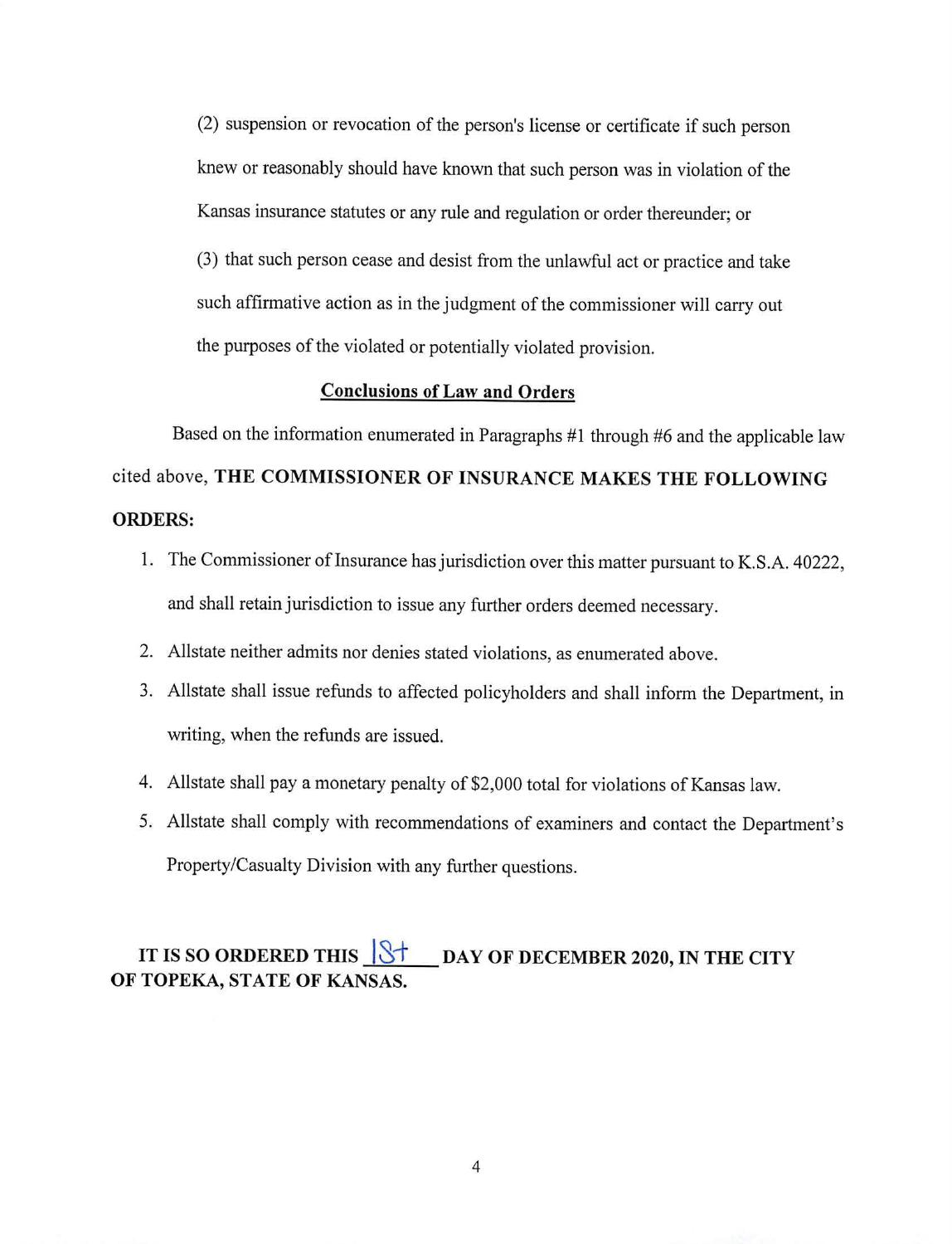

BY:

W

Justin L. McFarland<br>General Counsel